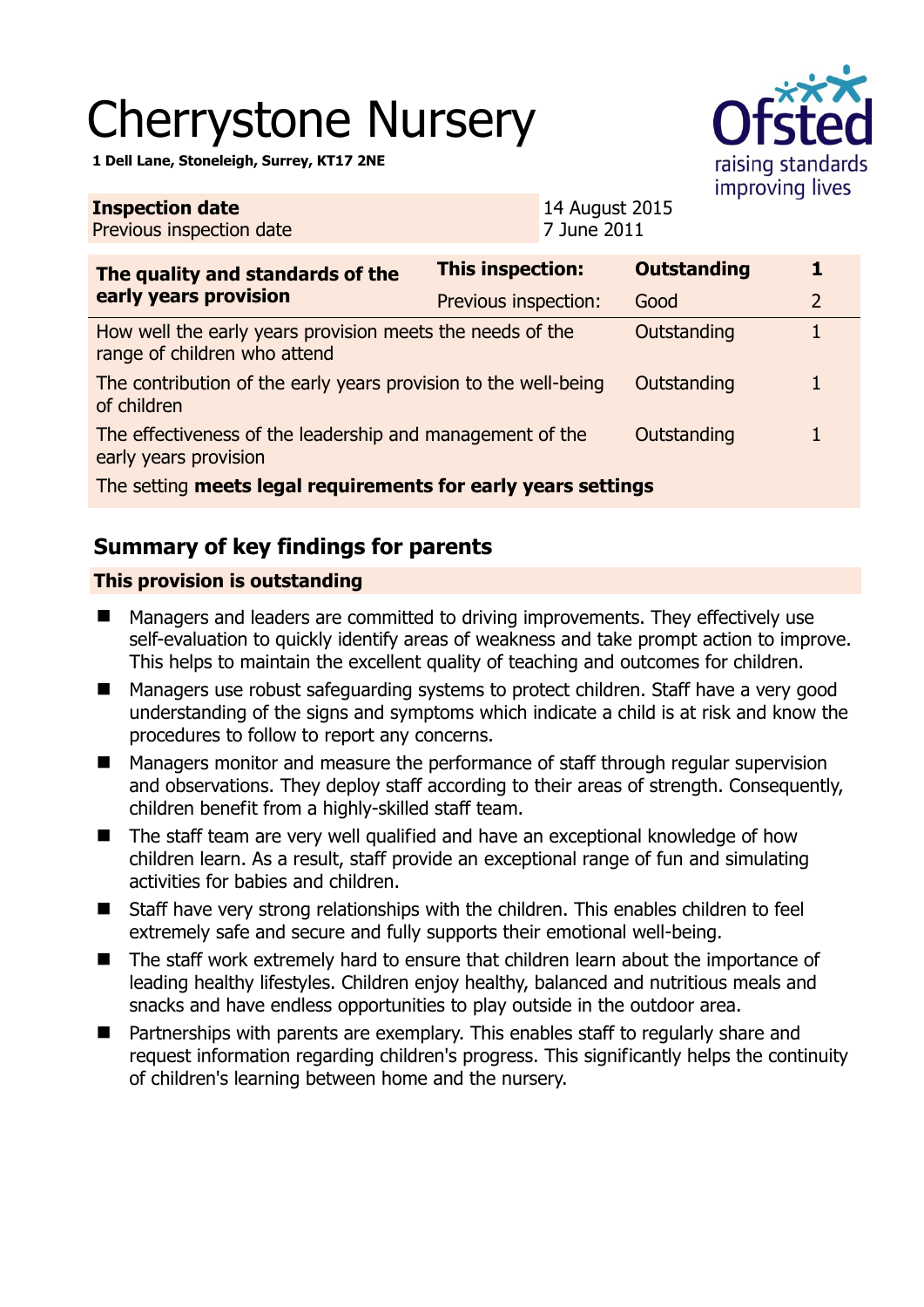## **What the setting needs to do to improve further**

#### **To further improve the quality of the early years provision the provider should:**

■ review the organisation of daily routines to provide even more opportunities for children to extend their independence skills.

#### **Inspection activities**

- The inspector sampled documents.
- The inspector spoke to children and parents.
- The inspector spoke to managers and staff.
- The inspector undertook a joint observation.
- The inspector observed staff and children.

#### **Inspector**

Sheryll Edwards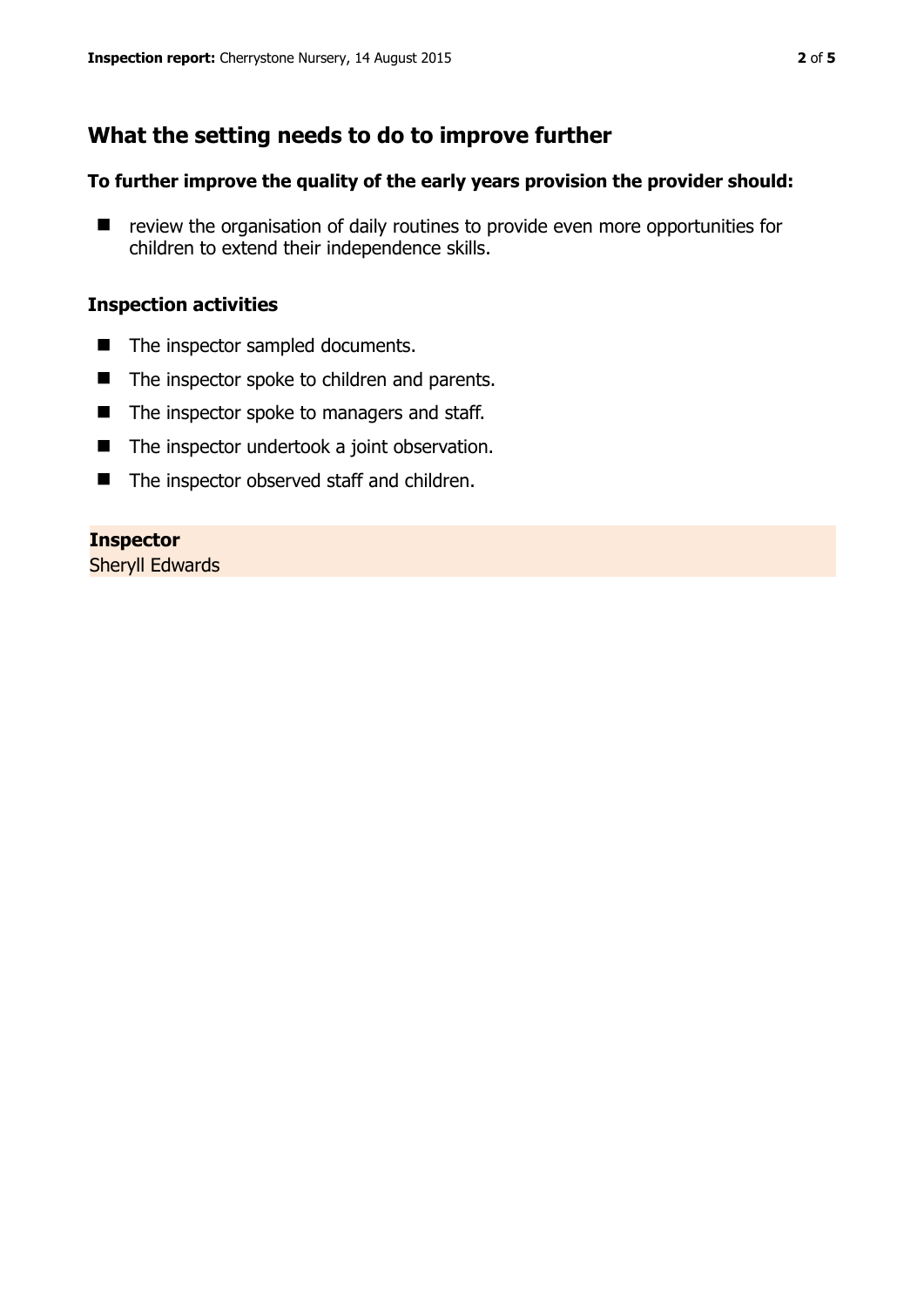## **Inspection findings**

#### **How well the early years provision meets the needs of the range of children who attend. This is outstanding**

Children benefit from extremely well-planned activities, which relate to their interests and stages of development. Staff have an excellent understanding of how to make activities fun, which helps to motivate, engage and interest children in their learning. Staff play alongside children, joining in with them to offer additional ideas and suggestions to extend their learning. Children respond enthusiastically to staff, explaining what they are doing and using a wide range of vocabulary to hold meaningful conversations. As a result, children have excellent concentration and communication skills. Staff have a detailed understanding of children's learning which enables them to precisely plan next steps for each child. Staff support children with special educational needs and/or disabilities extremely well. They work outstandingly well with other professionals to secure and put in place the support which children require. This ensures that all children make excellent progress in relation to their individual starting points.

#### **The contribution of the early years provision to the well-being of children is outstanding**

Children are confident and highly independent in their play. However, occasionally staff miss opportunities to include children in daily routines to further extend their independence skills. Staff prepare children well for school. They work extremely well with primary school teachers to share information about children's progress. Staff encourage children to use their imaginative skills in school-themed role play and provide them with school uniforms to dress up in. Children have very good social skills, they learn through staff's example how to behave when in the nursery. Staff encourage children to take turns, share and respect each other. The majority of staff are first-aid trained, which enables them to deal effectively with any minor accidents and injuries children sustain. Staff inform parents of any accidents using accident record forms they sign at the end of the day.

#### **The effectiveness of the leadership and management of the early years provision is outstanding**

The management team place a high priority on ensuring that all staff have the necessary skills and knowledge to help all children make excellent progress in their learning. Thorough induction procedures help to familiarise all staff and students with their individual roles and responsibilities, and key policies and procedures. Staff have regular supervision meetings, which identify their strengths, weaknesses and any training needs. Staff are encouraged to develop their skills and knowledge which helps to maintain the high quality of teaching and staff practice. Managers have robust recruitment procedures which they use to ensure that all staff working with children are suitable. The progress of all children is meticulously monitored to identify any gaps in children's learning.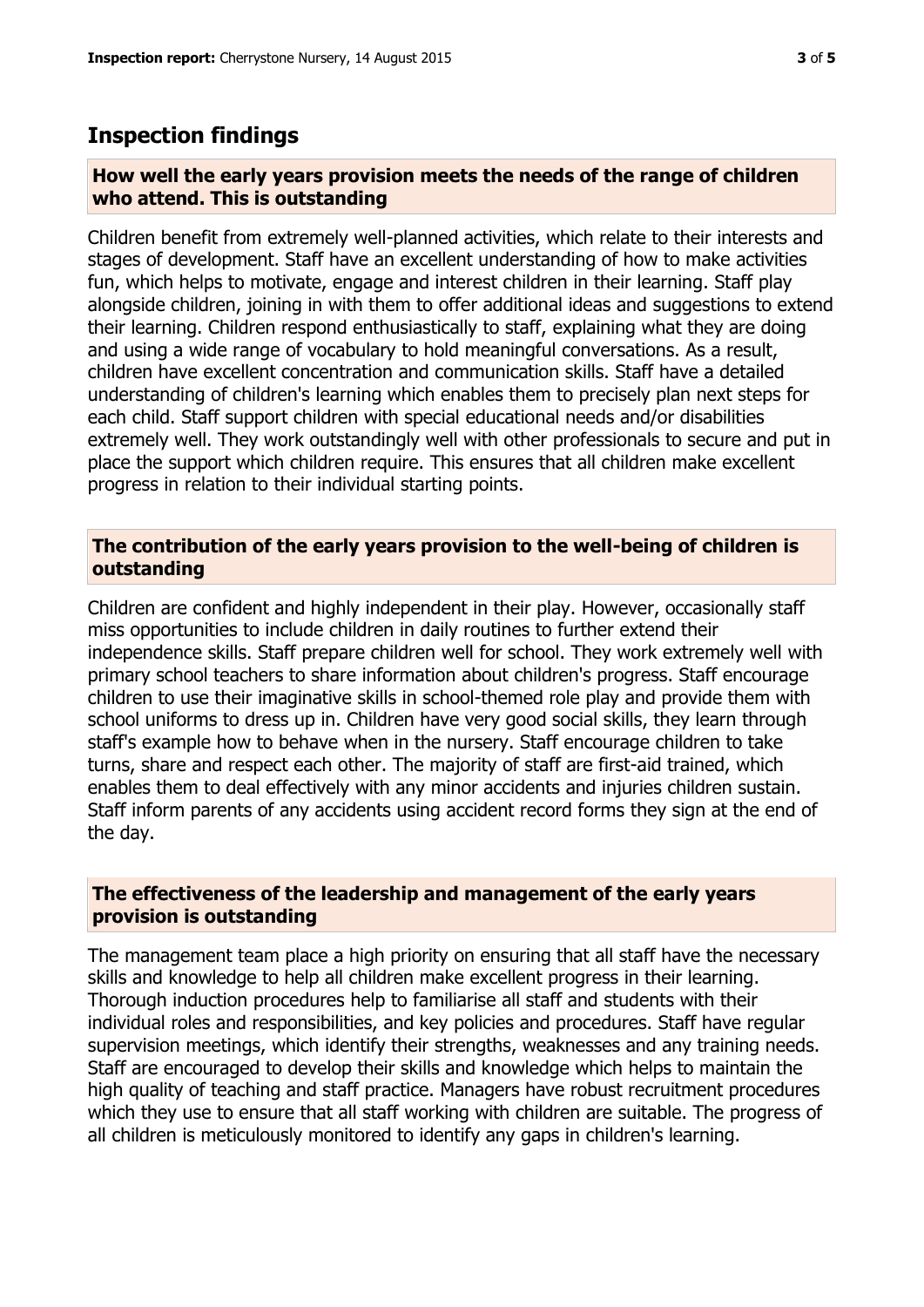## **Setting details**

| Unique reference number       | EY219568                        |
|-------------------------------|---------------------------------|
| <b>Local authority</b>        | Surrey                          |
| <b>Inspection number</b>      | 842568                          |
| <b>Type of provision</b>      | Full-time provision             |
| <b>Registration category</b>  | Childcare - Non-Domestic        |
| Age range of children         | $0 - 5$                         |
| <b>Total number of places</b> | 149                             |
| Number of children on roll    | 94                              |
| <b>Name of provider</b>       | <b>Cherry Nurseries Limited</b> |
| Date of previous inspection   | 7 June 2011                     |
| <b>Telephone number</b>       | 020 8786 8006                   |

Cherrystone Nursery registered in 2002. It is one of a group of nurseries owned by Cherry Childcare. The nursery is located in Stoneleigh, in Surrey. The nursery is open Monday to Friday from 7:30am to 6:15pm all year round, excluding Christmas and Bank holidays. The nursery employs 26 members of staff, of whom, 22 hold appropriate childcare qualifications. The nursery is accredited to receive funding for free early education for children aged three and four.

This inspection was carried out by Ofsted under sections 49 and 50 of the Childcare Act 2006 on the quality and standards of provision that is registered on the Early Years Register. The registered person must ensure that this provision complies with the statutory framework for children's learning, development and care, known as the Early Years Foundation Stage.

Any complaints about the inspection or the report should be made following the procedures set out in the guidance 'Complaints procedure: raising concerns and making complaints about Ofsted', which is available from Ofsted's website: www.gov.uk/government/organisations/ofsted. If you would like Ofsted to send you a copy of the guidance, please telephone 0300 123 4234, or email enquiries@ofsted.gov.uk.